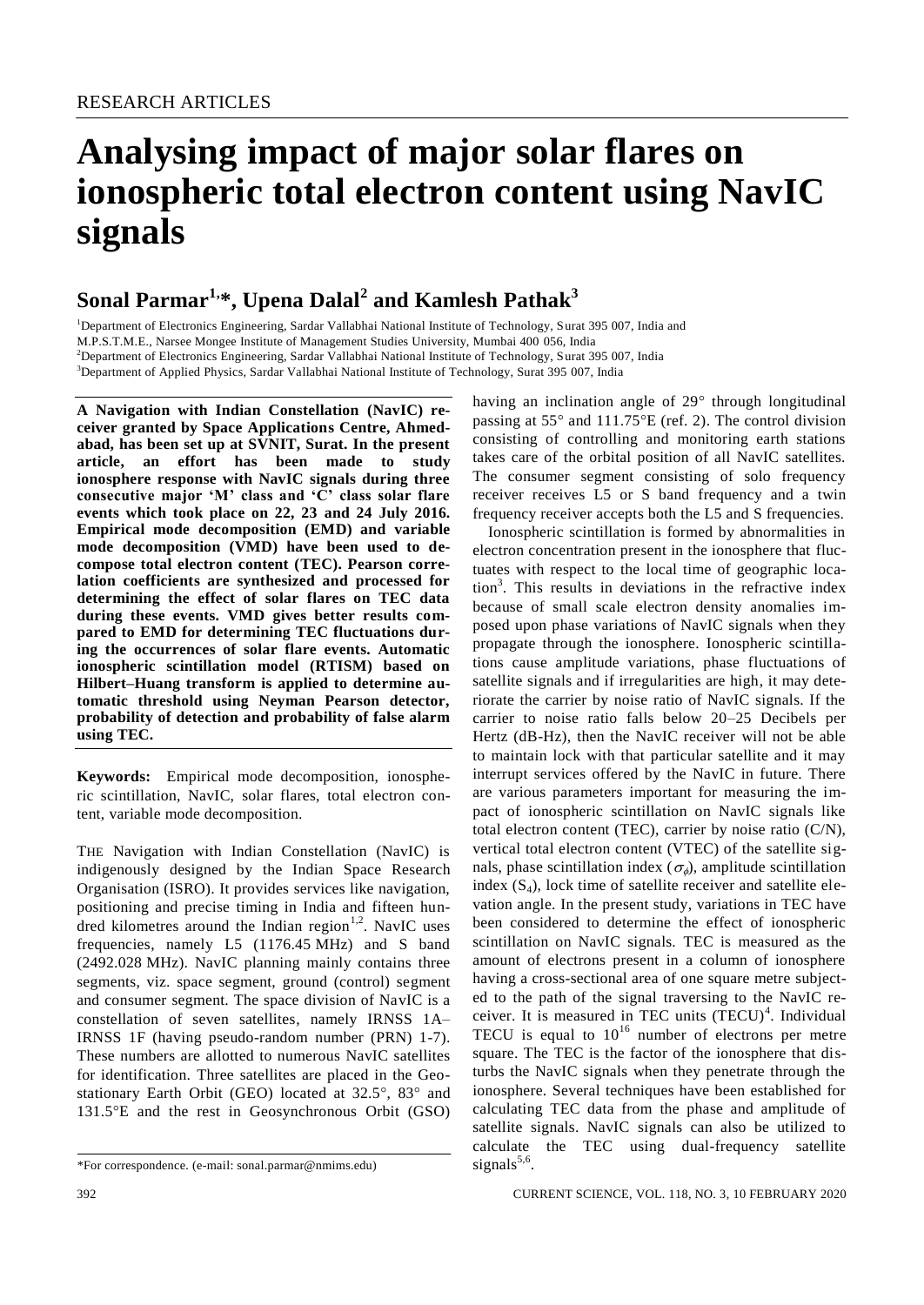## **Data capturing and ionospheric TEC measurements**

The X-ray solar flux data with short-wavelength channel irradiance of wavelength (0.05–0.4 nm) and 0.1–0.8 nm are captured by GOES-15. It is the latest in a series of weather satellites to keep guard on storm development and climate conditions on earth. The data is provided by the United Kingdom Solar System Data Centre (CEDA-UKSSDC). The parameters used here for calculation of TEC are provided by NavIC receiver mounted in the Department of Electronics Engineering, SVNIT, India. The geographical location of this receiver is  $21^{\circ}9'50.19''N$ and  $72^{\circ}47'1.15''E$ . In the present study, NavIC signals have been utilized to study ionospheric response with TEC which are calculated during the three consecutive days of major solar flare events which occurred on 22, 23 and 24 July 2016. A class 'C' flare took place on 22 July 2016 and class 'M' flare took place on 23 and 24 July 2016. All the results presented here are implemented using MATLAB software. The parameters like psuedorange and frequencies of 'S' and 'L5' bands provided by NavIC receiver are utilized to calculate TEC. Slant TEC is calculated using the following eq. (1) (ref. 4)

$$
\text{TEC} = \frac{1}{40.3} \left( \frac{f_1^2 * f_2^2}{f_1^2 - f_2^2} \right) (P_2 - P_1),\tag{1}
$$

where  $f_1 = 2492.028 \text{ MHz}$  (S band frequency) and  $f_2 = 1176.45 \text{ MHz}$  (L5 band frequency) and  $P_1$  and  $P_2$ represent pseudo ranges of the  $f_1$  and  $f_2$ , frequencies respectively.

A solar flare is an unexpected intensity of Sun's illumination, which is observed near its outward surface<sup>7,8</sup>. The solar X-rays and ultra-violet radiations emitted during solar flares affect earth's ionosphere and may disrupt the services offered by NavIC. Various studies have examined the impact of solar flares on satellites signals using global positioning system (GPS). The solar flare effects on ionospheric TEC using GPS during solar minimum period were examined at Varanasi, which is located near equatorial ionization anomaly (EIA) crest area<sup>7</sup>. The enhancements in TEC were observed during the occurrence of solar flares with increased intensities in extreme ultraviolet (EUV) solar flux and simultaneous variations in the equatorial electrodynamics<sup>7</sup>.

Previous studies have shown sudden enhancements in ionospheric TECs during the intense solar flares<sup>9</sup>. A solar flare generates instant enhancements in ionization of the ionosphere of varying degree at various altitudes that are known as sudden ionospheric disturbances (SIDs) or ionospheric solar flare effects. Solar flares which occurred on 28 and 29 October 2003 and 4 November 2003 for Halloween events and Bastille Day events respectively have been studied using  $GPS^{10}$ . It has been

predicted that the EUV solar flux can increase the TEC of the sub-solar ionosphere through 30% in approximately 5 min. The effects of eleven 'X' class solar flares which happened during 24 solar cycle period starting from 2009 to 2013, on ionosphere at mid and low latitude region of Dibrugarh have also been studied $11$ . The GPS-based TEC measurement was used to observe the solar flare impacts on the ionosphere. Table 1 shows classification of solar flares as per the peak range of solar flux at 100– 800 picometre (measured in watts per square metre).

#### **Solar flares on 22, 23 and 24 July 2016**

A strong solar flare of class C and a weak solar flare of class B occurred on 22 July 2016. A very strong flare of class M and class C and a weak flare of class B occurred on 23 July 2016. A strong solar flare of class M2.0 occurred on 24 July 2016. Figures 1–6 highlight the variations in solar flux (in weber per metre square  $(Wb/m^2)$  on *Y*-axis) irradiance for both the wavelengths (0.05–0.4 nm) (0.1–0.8 nm) and TEC (in TEC units on *Y*-axis) with respect to time in minutes (Universal Time Coordinate) (on X-axis) pertaining to 22, 23 and 24 July 2016 for PRN2 and PRN3 NavIC satellite signals respectively. The vertical colour bar scale indicates intensities of solar flux irradiance and TEC increasing from bottom to top with various colours. Table 2 (also [Supplementary Tables](https://www.currentscience.ac.in/Volumes/118/03/0392-suppl.pdf) 1 [and 2\)](https://www.currentscience.ac.in/Volumes/118/03/0392-suppl.pdf) represent the time of occurrences of these solar flares and corresponding TEC values (in TECU) for 22, 23 and 24 July 2016.

It is clear from Figures 1 and 2 and Table 2 that there are intensification in X-ray flux emissions during the period of the occurrence of various solar flares<sup>7</sup>. This has resulted in sudden enhancements in the ionospheric TEC values at the occurrence of each solar flares. The TEC enhancements detected could be due to the boosts in the extreme EUV radiations associated with the solar flare and also due to the changes in the overall ionospheric dynamics and electrodynamics<sup>7</sup>. Figures 3 and 4 and **Sup**[plementary Table 1](https://www.currentscience.ac.in/Volumes/118/03/0392-suppl.pdf) also show that there were TEC fluctuations during the peak deviations in the solar flux irradiance. Similar observations were found for TEC fluctuation on 24 July 2016 (Figures 5 and 6 and [Supplemen](https://www.currentscience.ac.in/Volumes/118/03/0392-suppl.pdf)[tary Table 2\)](https://www.currentscience.ac.in/Volumes/118/03/0392-suppl.pdf).

**Table 1.** Classification of various solar flares

| Solar flare class | Peak X-ray flux range at 100–800 picometre<br>(watts/square metre) |  |  |  |  |  |
|-------------------|--------------------------------------------------------------------|--|--|--|--|--|
| Class A           | ${<}10^{-7}$                                                       |  |  |  |  |  |
| Class B           | $10^{-7} - 10^{-6}$                                                |  |  |  |  |  |
| Class C           | $10^{-6} - 10^{-5}$                                                |  |  |  |  |  |
| Class M           | $10^{-5} - 10^{-4}$                                                |  |  |  |  |  |
| Class X           | $>10^{-4}$                                                         |  |  |  |  |  |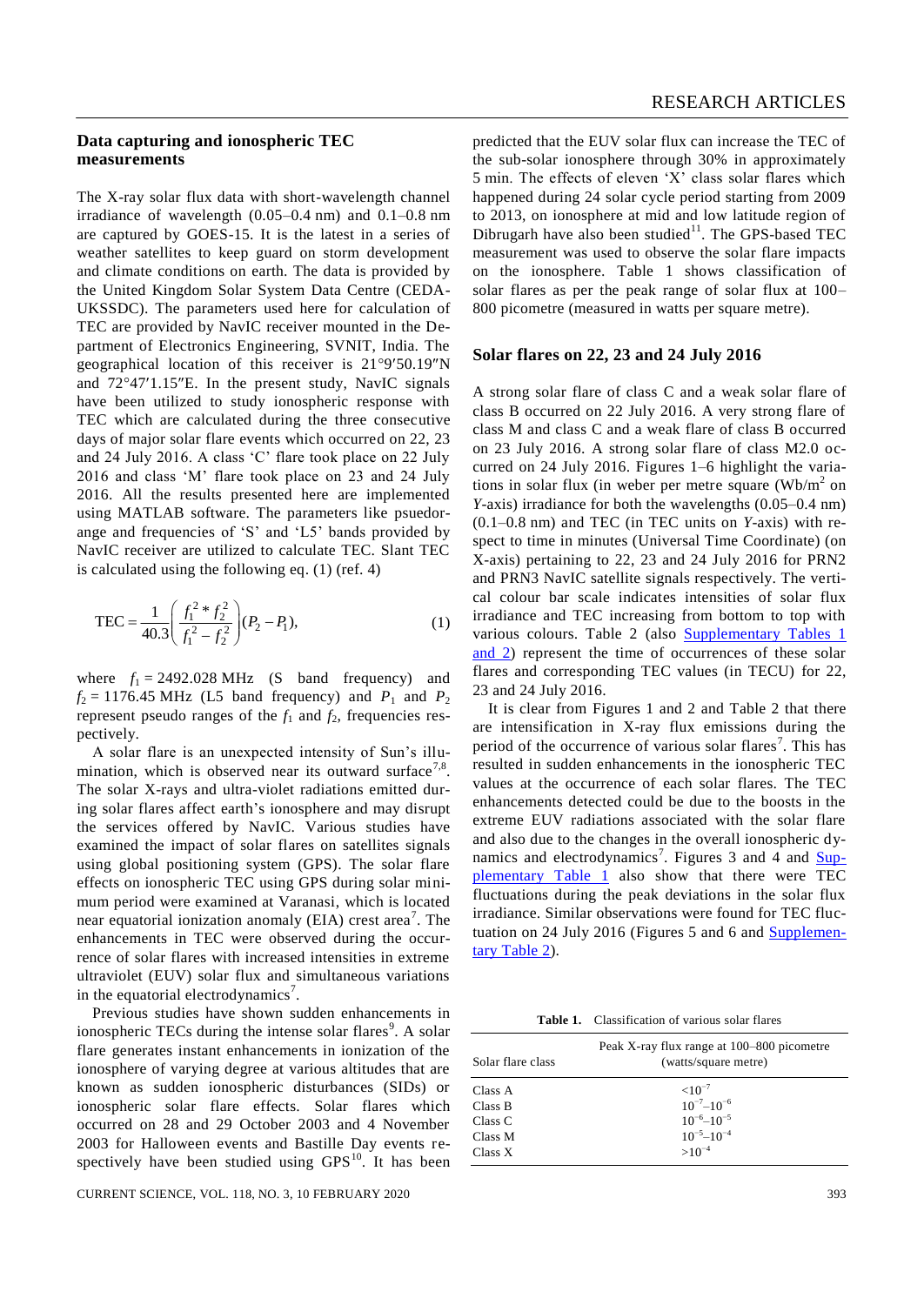| Class of flare<br>(solar flare)<br>sun spot region<br>is $2567$ ) | Start time of            | Maximum<br>intensity of solar | End time of              | Solar flux irradiance<br>$(0.05 - 0.4$ nm) | Observations in TEC<br>(in TECU) fluctuations<br>during solar flares instances<br>during maximum intensity<br>of solar flux irradiance of<br>$0.05 - 0.4$ nm wavelength |                  |  |
|-------------------------------------------------------------------|--------------------------|-------------------------------|--------------------------|--------------------------------------------|-------------------------------------------------------------------------------------------------------------------------------------------------------------------------|------------------|--|
|                                                                   | solar flare<br>(h)       | flare at time<br>(h)          | solar flare<br>(h)       | maximum intensity<br>$(Wb/m^2)$            | PRN <sub>2</sub>                                                                                                                                                        | PRN <sub>3</sub> |  |
| C6.6                                                              | $06:34(394 \text{ min})$ | $06:51(411 \text{ min})$      | $06:58(418 \text{ min})$ | $1.24E-06$                                 | 71                                                                                                                                                                      | 62               |  |
| C1.2                                                              | $07:23(443 \text{ min})$ | $07:26(446 \text{ min})$      | $07:31(451 \text{ min})$ | 8.00E-08                                   | 56.80                                                                                                                                                                   | 47.09            |  |
| <b>B6.8</b>                                                       | $08:30(510 \text{ min})$ | $08:34(514 \text{ min})$      | $08:38(518 \text{ min})$ | 2.69E-08                                   | 40.17                                                                                                                                                                   | 28.82            |  |
| <b>B</b> 9.1                                                      | $11:14(674 \text{ min})$ | $11:31(691 \text{ min})$      | $11:45(705 \text{ min})$ | 5.39E-08                                   | 40.50                                                                                                                                                                   | 48               |  |
| C <sub>2.4</sub>                                                  | 20:09 (1209 min)         | 20:20 (1220 min)              | 20:31 (1231 min)         | 3.58E-07                                   | 13.82                                                                                                                                                                   | 11.91            |  |
| <b>B5.6</b>                                                       | 22:26 (1346 min)         | 22:30 (1350 min)              | 22:34 (1354 min)         | 2.81E-08                                   | 2.33                                                                                                                                                                    | 1.8              |  |
| <b>B</b> 7.6                                                      | 23:09 (1389 min)         | 23:15 (1395 min)              | 23:27 (1407 min)         | 5.71E-08                                   | 1.94                                                                                                                                                                    | 1.94             |  |



**Figure 1.** Solar flux irradiance (0.05–0.4 nm) (0.1–0.8 nm) and TEC variations for PRN2 on 22 July 2016.

Earlier studies have shown that the maximum value of the rate of change of TEC depends on the flare class and rate of change in the flare radiations<sup>12</sup>. The main abnormalities from the mean TEC may be additionally due to the complete variations in the low latitude electrodynamics, like fountain effect and the meridional wind effects<sup>7,13</sup>. It is observed from the study of effects of solar flares of 22, 23 and 24 July 2016 on ionospheric TEC, that there are enhancements in TEC for major solar flare events like class M and class C and drop in TEC values for weak solar flares. Hence it is clear that a substantial boost in TEC was observed in this equatorial anomaly region (EIA) during the occurrences of each class of solar



Figure 2. Solar flux irradiance (0.05–0.4 nm) (0.1–0.8 nm) and TEC variations for PRN3 on 22 July 2016.

flares with simultaneous enhancements in ionization<sup>7,8</sup>. The present study is significant as it attempts to utilize the NavIC signals to study the impact of class M, C and B solar flares which occurred on three consecutive days of 22, 23 and 24 July 2016, on ionospheric TEC in this region.

## **Examining TEC with VMD and EMD techniques**

The adaptive data analysis techniques like empirical mode decomposition (EMD) and Hilbert spectral analysis (HSA) are efficiently-developed methods which can be

394 CURRENT SCIENCE, VOL. 118, NO. 3, 10 FEBRUARY 2020

**Table 2.** Various classes of solar flares and corresponding TEC values (in TECU) on 22 July 2016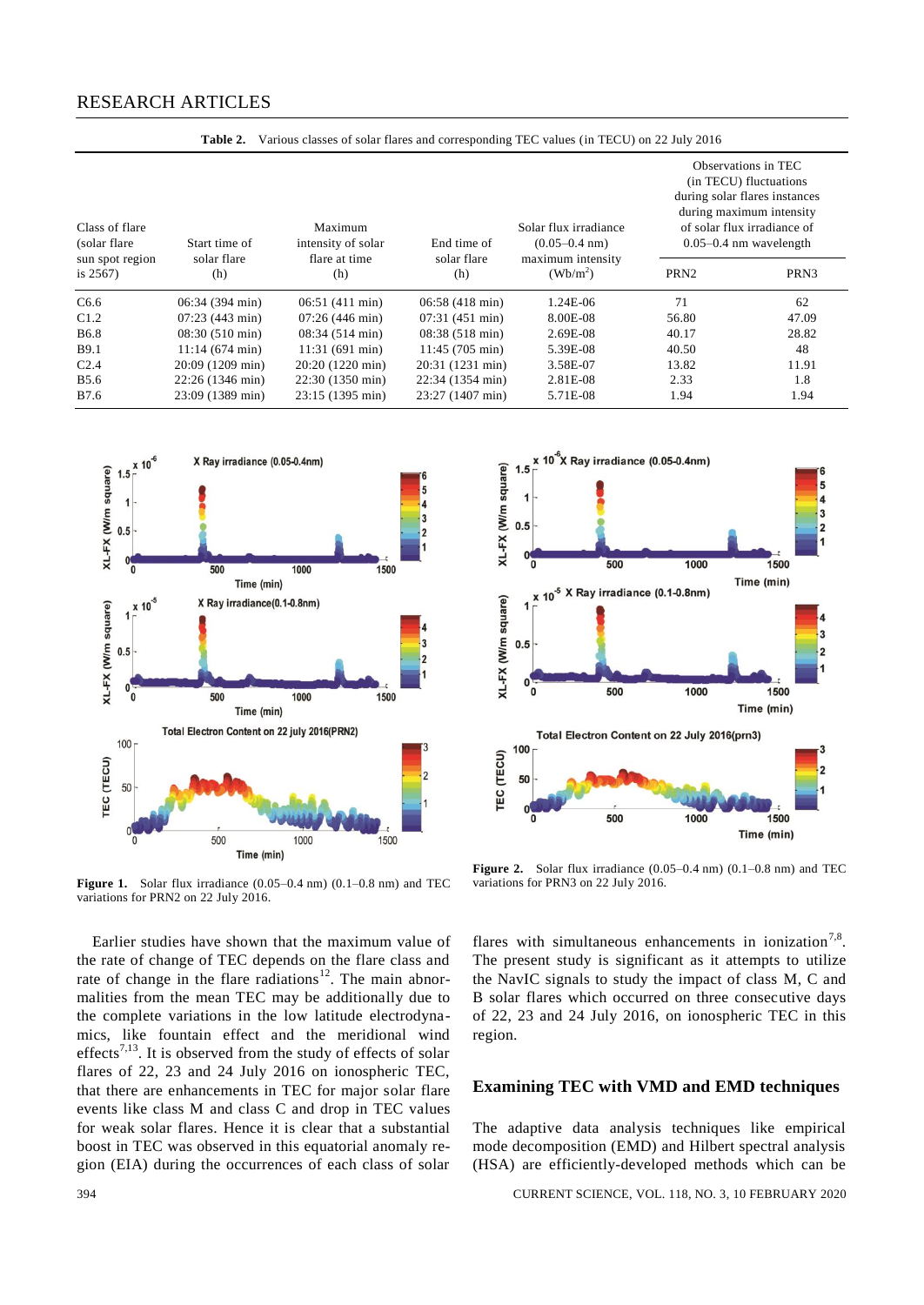used for geophysical studies<sup>14</sup>. The data from the natural phenomenon are normally nonstationary because of their temporary nature. The capture time of data may also be lesser than the time scale length that states the phenomenon. The Hilbert–Huang transform (HHT) is suitable for treating nonlinear and nonstationary signals $14,15$ . The EMD technique decays the input signal into its intrinsic mode functions (IMFs) which consist of sharp instantaneous frequencies as explained in refs 14, 15. The breakdown is done on the local period of the input signal in time domain. Each IMF should achieve the subsequent



Figure 3. Solar flux irradiance (0.05–0.4 nm) (0.1–0.8 nm) and TEC variations for PRN2 on 23 July 2016.



Figure 4. Solar flux irradiance  $(0.05-0.4 \text{ nm})$   $(0.1-0.8 \text{ nm})$  and TEC variations for PRN3 on 23 July 2016.

CURRENT SCIENCE, VOL. 118, NO. 3, 10 FEBRUARY 2020 395



Figure 5. Solar flux irradiance (0.05–0.4 nm) (0.1–0.8 nm) and TEC variations for PRN2 on 24 July 2016.



**Figure 6.** Solar flux irradiance (0.05–0.4 nm) (0.1–0.8 nm) and TEC variations for PRN3 on 24 July 2016.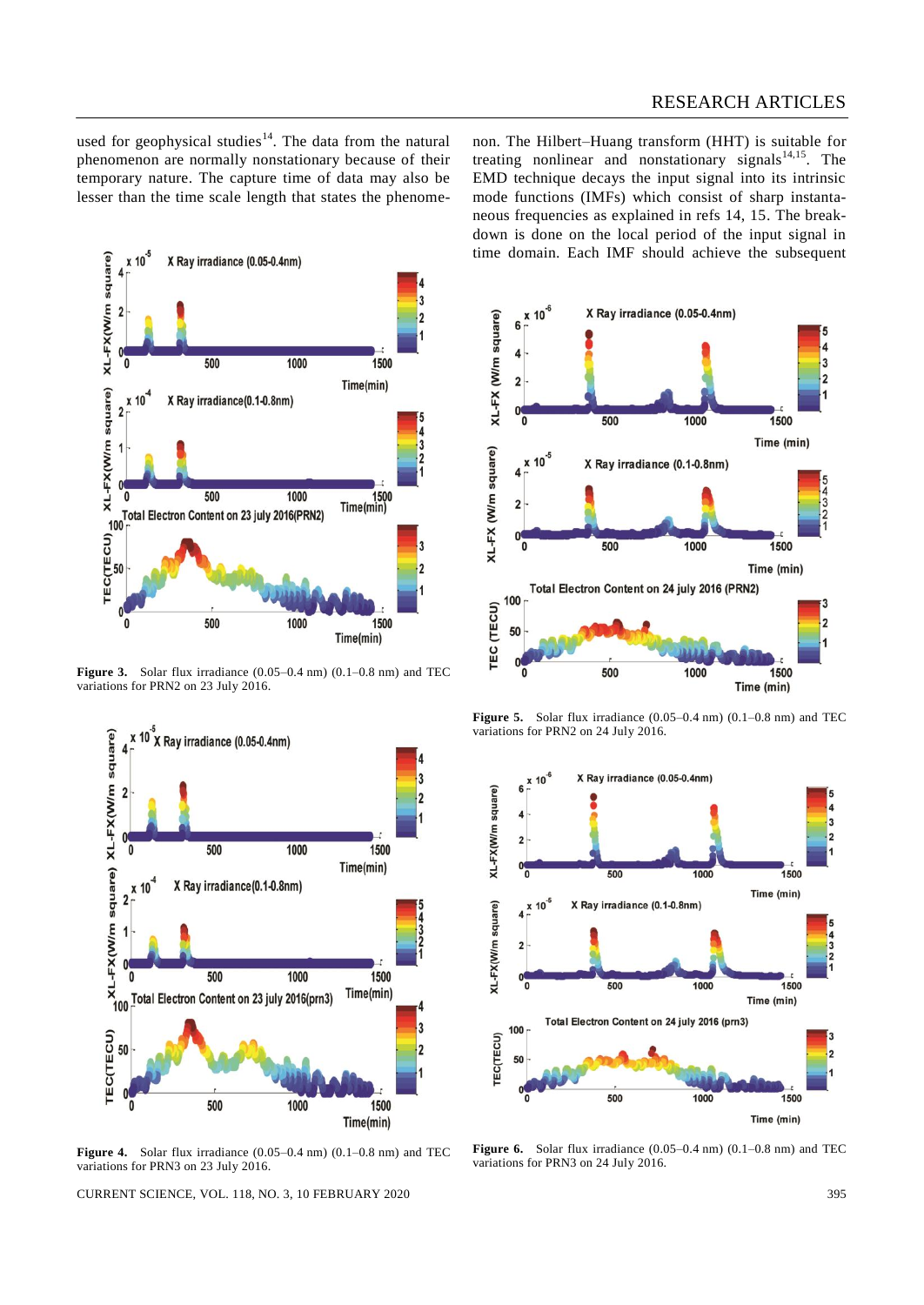## RESEARCH ARTICLES

two necessities: (i) In the entire data, the numeral of extrema and the occurrences of zero crossings must be identical, or they can vary only by one. (ii) At any data point, the mean value of the envelope which is defined using local maxima and local minima should be zero. An IMF is any function with a similar number of extrema and zero crossings, with its envelopes being symmetric with respect to zero<sup>14–16</sup>. Here the 'S stoppage criterion' is used to stop the EMD decomposition process<sup>16</sup>. By using this criterion, the shifting process stops only if the numbers of zero crossings and extrema are equal or at most differ by one and stay the same for 'S' consecutive times. In the present analysis, the number of intrinsic mode functions generated in a set depends upon input TEC. The EMD algorithms are given in appendices 1 and 2 (refs 14, 15).

## **VMD technique**

EMD has some restrictions such as sensitivity to noise and sampling<sup>17</sup>. These limitations can be overcome through the recently developed non-recursive variable mode decomposition model in which the modes are derived simultaneously. This model creates an ensemble of modes and their particular centre frequencies in such a manner that the modes together replicate the input signal and then result into baseband signal after demodulation. VMD model is basically a spectrum-based decomposition technique of a one-dimensional input signal into 'k' band separated modes. This model can be efficiently enhanced using an alternating direction method of multipliers technique $17,18$ . This model is the most effective way of handling non-stationary signals. Various studies have compared analysis of VMD and EMD techniques  $18-21$ . However, earlier studies mainly focused on relating the time-varying waveforms of the signals decayed respectively by both the techniques rather than determining noise robustness and capabilities of the VMD model in determining time-frequency features from non-stationary signals. In this article, VMD and EMD techniques have been deployed for detecting ionospheric irregularities using TEC for NavIC signals in a low latitude region during solar flare events $^{18}$ .

The important parameters for VMD are (i) the number of modes 'K' which are found on the basis of the number of frequency constituents in the input signal and (ii) bandwidth control parameter  $\alpha$ , which is found based on the centre frequency of importance. Both these parameters are interrelated to each other<sup>18</sup>.

## **Results and discussions**

The EMD and VMD algorithms have been used for decomposing TEC data determined on 22, 23 and 24 July 2016 during the solar flare events. The fluctuations in TEC can be predicted with high resolutions when we decompose it into mode functions. The EMD decomposition of TEC was accomplished to recognize and determine the intensity of scintillating signals during these events. A major solar flare event of class M and class C took place on these days. Figures 7 and 8 represent EMD and VMD decomposition of TEC data on 22 July 2016 for PRN2 IRNSS satellite respectively. The primary IMF contains the maximum frequency and then frequency declines for the following IMFs. These IMFs possess the characteristics of the original input TEC signal. The low order IMFs



#### **Appendix 1.**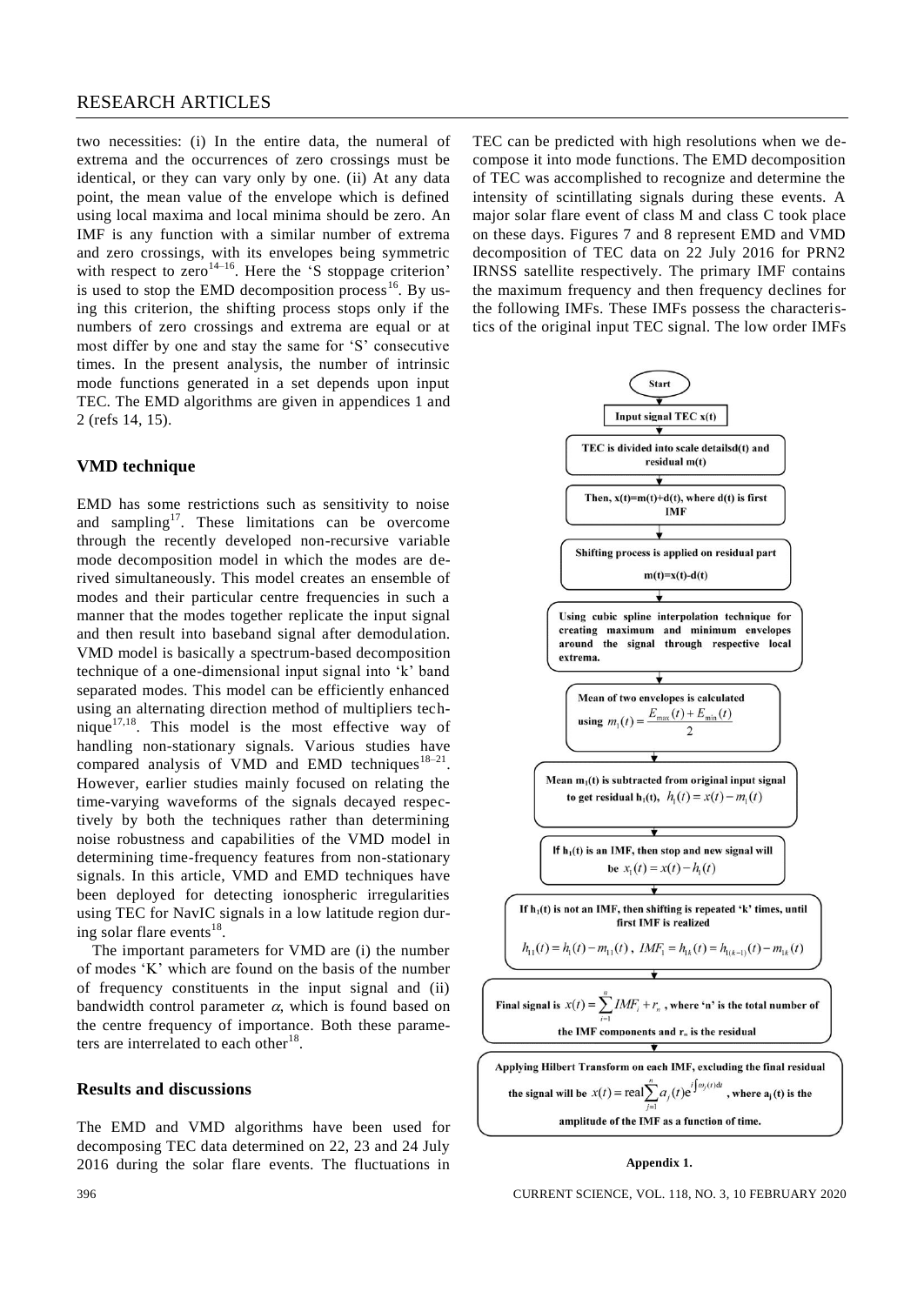1, 2 and 3 is a representation of noise in the input measured TEC. They do not contain information related to the presence of the disturbances due to solar flare events and hence can be neglected. The IMFs 4 to 6 consist of oscillatory modes corresponding to the enhanced intensities of solar flux during the occurrences of solar flare event. These subset of components demonstrate mid-term variations of the TEC measurements that are correlated with



Empirical mode decomposition of TEC for PRN2 (22 July 2016)



**Figure 7.** Empirical mode decomposition of TEC data for PRN2 on 22 July 2016.



**Figure 8.** Variable mode decomposition of TEC data for PRN2 on 22 July 2016.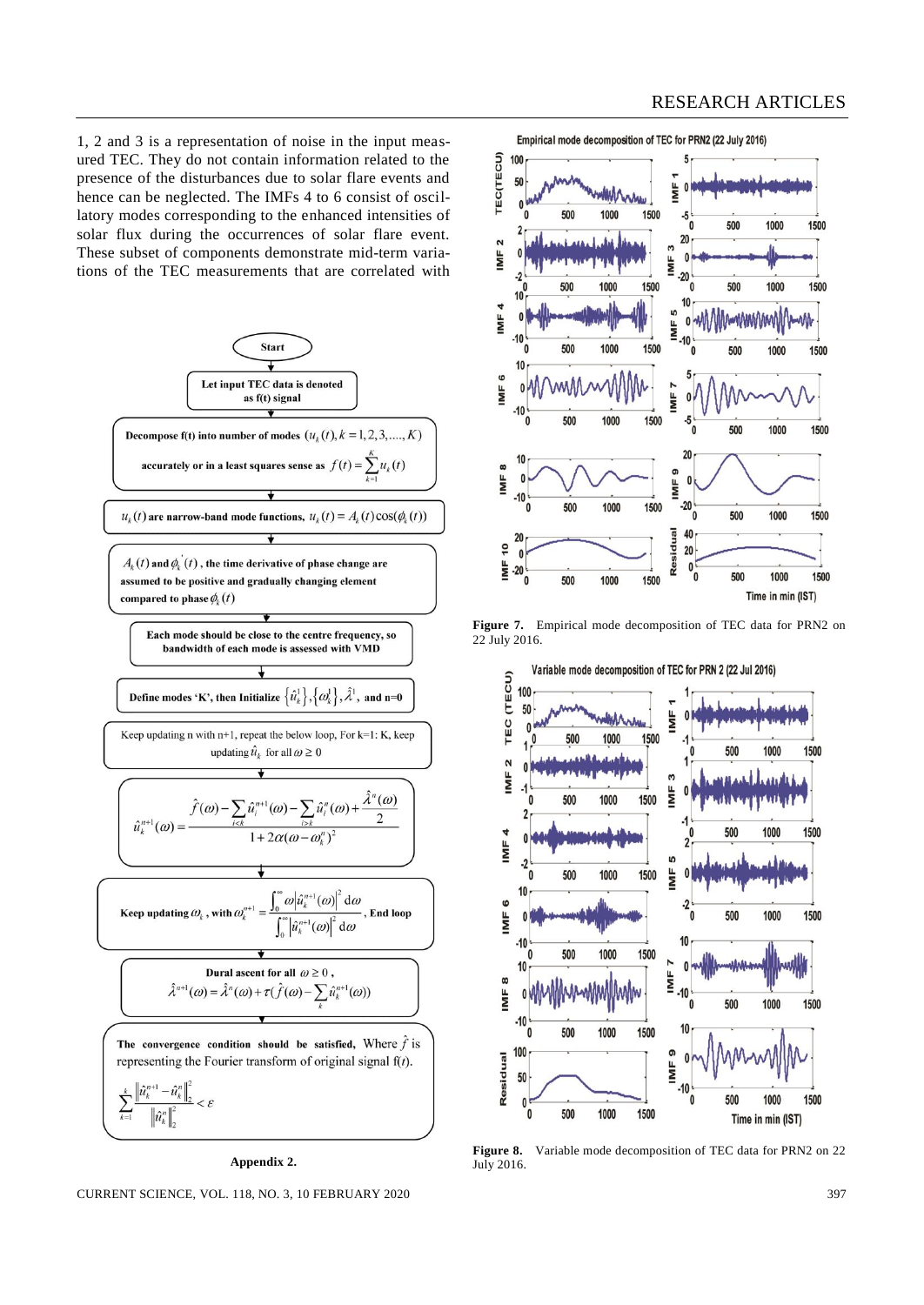## RESEARCH ARTICLES

the physical properties of the ionospheric propagation. The IMF 7 to IMF 10 and the residual represent longterm fluctuations in measured TEC during the solar flare events. In Figure 7, it can be seen that input TEC is decomposed from IMF 1 up to IMF 10 and then residual remains. From Figure 8 it can be seen that VMD is capable of decomposing TEC with good resolution from IMF 1–IMF 9 and residual. EMD and VMD decomposition results of TEC for PRN2 and PRN3 for three consecutive days on 22, 23 and 24 July 2016 are given in [Supplemen](https://www.currentscience.ac.in/Volumes/118/03/0392-suppl.pdf)[tary Figures](https://www.currentscience.ac.in/Volumes/118/03/0392-suppl.pdf) 1–10.

Fluctuations are emerged in TEC during occurrences of various classes of solar flares and it can be predicted in the layers 5 and 6 of decomposition.

## *RTISM-HHT model for correlation analysis*

In this article an automatic ionospheric scintillation model known as RTISM has also been utilized for determining ionospheric behaviour during the three major solar flare events<sup>22,23</sup>. This model is used for determining automatic threshold using the Neyman–Pearson detec $tor<sup>22,23</sup>$ . Earlier this model was utilized for analysing ionospheric scintillation effects on amplitude scintillation index (S<sub>4</sub>) and phase scintillation index ( $\sigma_{\phi}$ ) during the geomagnetic storms that occurred in the maximum solar activity periods of the 24 solar cycle (2013–14) using GPS station 6 receiver<sup>24</sup>. This RTISM-HHT model is used to determine the Pearson correlation coefficient (PCC) between various mode functions which has resulted due to the application of EMD and VMD techniques and the TEC. This model is also applied to extract the probability of false alarm, probability of detection and probability of missed detection<sup>24</sup>.

## *Pearson correlation coefficient*

The Neyman–Pearson detectors are useful for determining the threshold value and they can attain extreme recognition power for a precise false alarm limit even when enough earlier data is unobtainable. The PCC is a factor to measure the relationship between two variables. The PCC is computed between TEC and IMFs and it is useful to obtain information about which IMF is relevant to  $TEC<sup>24</sup>$ . The PCC is defined as

$$
PCC = \frac{\sum_{i=1}^{n} (x_i - \overline{x}) - (y_i - \overline{y})}{\sqrt{\sum_{i=1}^{n} (x_i - \overline{x})^2} \left[ \sum_{i=1}^{n} (y_i - \overline{y})^2 \right]}.
$$
 (2)

In the above equation,  $x_i$  and  $y_i$  denote the two variables,  $\bar{x}$  and  $\bar{y}$  represent the mathematical mean of the vari-

ables  $x_i$  and  $y_i$ , *n* represents the sample size of the variables  $x_i$  and  $y_i$ . The  $x_i$  is the input TEC and  $y_i$  is the intrinsic mode functions resulting with EMD and VMD techniques.

## *EMD and detecting threshold*

The TEC data is first decayed into a finite set of mode functions using EMD and VMD techniques. The PCC of the resultant mode functions is then determined. The threshold level is derived using eq.  $(3)^{24}$ . If the PCC of the IMFs is  $\mu_i$  and the threshold is represented as  $\tau$ , the equation for the threshold is given as

$$
T = \left[\frac{\log_e \lambda}{\mu} + \frac{\mu}{2}\right].
$$
 (3)

The relevant IMFs are selected on the basis of their coefficient values calculated earlier in comparison to the threshold value. If  $\mu_i \geq \tau$ , the IMF is relevant and if the condition is not satisfied, it is irrelevant. The probability of false alarm can be determined using eq.  $(4)^{24,25}$ 

$$
p_{fa} = \text{erfc}\bigg[\frac{\log_e \lambda}{\mu} + \frac{\mu}{2}\bigg].\tag{4}
$$

The probability of detection is determined using eq.  $(5)^{24}$ 

$$
P_D = \text{erfc}\bigg[\frac{\log_e \lambda}{\mu} - \frac{\mu}{2}\bigg].\tag{5}
$$

The probability of missed detection is calculated using eq.  $(6)^{24}$ 

$$
P_{\text{miss}} = 1 - P_D. \tag{6}
$$

Table 3 highlights the computed results of PCC, average of PCC, probability of false alarm, probability of detection and probability of missed detection for PRN2 and PRN3 IRNSS satellites on 22, 23 and 24 July 2016 respectively. It is clear from the Table 3, that the PCC determined using VMD model is giving better results compared with EMD results. The PCC between IMF 10 and input TEC is 0.95 for PRN2 and PRN3 on 22 July 2016. Similarly, PCC between the IMF 10 and input TEC is 0.96 and 0.91 for PRN2 and PRN3 respectively on 23 July 2016. Moreover, PCC between the IMF 10 and input TEC signal is 0.95 for PRN2 and PRN3 on 24 July 2016. The probability of false alarm is  $-0.5$  using EMD model and 0.5 using VMD model for PRN2 on 22 July 2016. The probability of false alarm is 0.32 using EMD model and 0.5 using VMD model for PRN3 on 22 July 2016. The probability of false alarm is 0.5 using EMD and VMD model for PRN2 and PRN3 on 23 July 2016. The

398 CURRENT SCIENCE, VOL. 118, NO. 3, 10 FEBRUARY 2020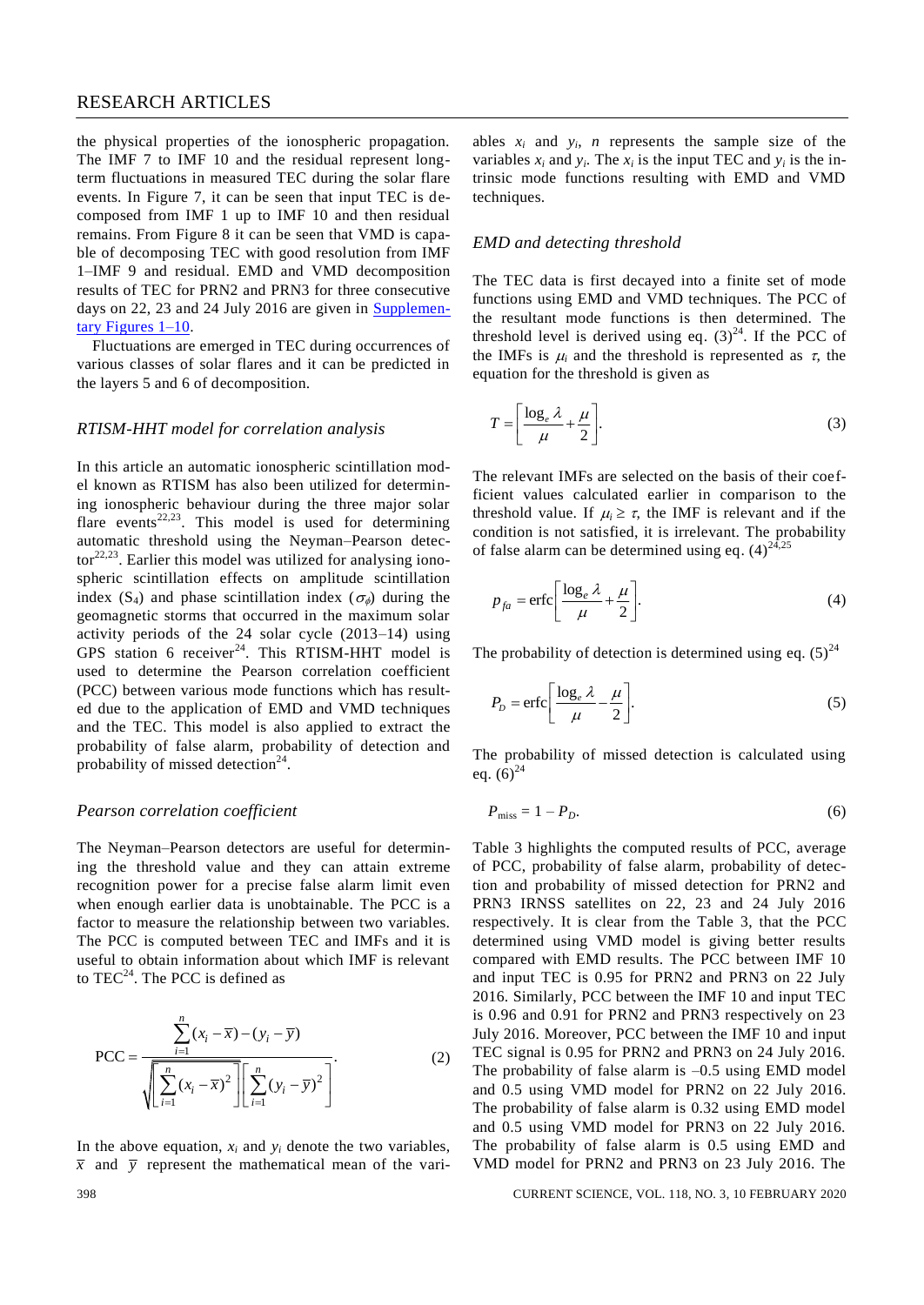| Day                                | 22 July 2016     |                  |                  |                  | 23 July 2016     |                  |                  | 24 July 2016     |                  |                  |                  |            |
|------------------------------------|------------------|------------------|------------------|------------------|------------------|------------------|------------------|------------------|------------------|------------------|------------------|------------|
| PCC<br>Mode functions              | PCC for PRN2     |                  | PCC for PRN3     |                  | PCC for PRN2     |                  | PCC for PRN3     |                  | PCC for PRN2     |                  | PCC for PRN3     |            |
|                                    | <b>EMD</b>       | <b>VMD</b>       | <b>EMD</b>       | <b>VMD</b>       | <b>EMD</b>       | <b>VMD</b>       | <b>EMD</b>       | <b>VMD</b>       | <b>EMD</b>       | <b>VMD</b>       | <b>EMD</b>       | <b>VMD</b> |
|                                    | 0.03             | 0.02             | 0.03             | 0.02             | 0.01             | 0.01             | 0.03             | 0.01             | 0.04             | 0.02             | 0.04             | 0.02       |
| $\overline{c}$                     | 0.02             | 0.02             | 0.04             | 0.02             | 0.02             | 0.01             | 0.02             | 0.01             | 0.03             | 0.02             | 0.02             | 0.02       |
| 3                                  | 0.16             | 0.02             | 0.12             | 0.02             | 0.06             | 0.01             | 0.17             | 0.02             | 0.16             | 0.02             | 0.03             | 0.02       |
|                                    | 0.18             | 0.03             | 0.11             | 0.02             | 0.15             | 0.02             | 0.14             | 0.02             | 0.17             | 0.03             | 0.20             | 0.03       |
| 5                                  | 0.19             | 0.04             | 0.26             | 0.03             | 0.18             | 0.02             | 0.18             | 0.03             | 0.18             | 0.03             | 0.18             | 0.03       |
| 6                                  | 0.16             | 0.07             | 0.07             | 0.06             | 0.23             | 0.04             | 0.12             | 0.06             | 0.20             | 0.04             | 0.14             | 0.04       |
|                                    | 0.14             | 0.14             | 0.00             | 0.13             | 0.06             | 0.10             | 0.13             | 0.12             | 0.07             | 0.08             | 0.13             | 0.07       |
| 8                                  | 0.10             | 0.19             | $-0.05$          | 0.18             | 0.33             | 0.16             | 0.22             | 0.17             | $-0.11$          | 0.17             | 0.02             | 0.15       |
| 9                                  | 0.79             | 0.26             | 0.18             | 0.26             | 0.90             | 0.25             | 0.00             | 0.57             | 0.67             | 0.26             | 0.02             | 0.26       |
| 10                                 | 0.56             | 0.95             | 0.03             | 0.95             | 0.01             | 0.96             | 0.03             | 0.91             | 0.04             | 0.95             | 0.04             | 0.95       |
| Average                            | 0.27             | 0.18             | 0.15             | 0.17             | 0.25             | 0.16             | 0.15             | 0.19             | 0.17             | 0.16             | 0.12             | 0.16       |
| Threshold                          | $-0.01$          | 0.00             | 0.01             | 0.00             | $-0.01$          | 0.00             | 0.00             | 0.00             | 0.02             | 0.00             | $-0.01$          | $-0.01$    |
| Probability of<br>false alarm      | $-0.50$          | 0.50             | 0.32             | 0.50             | 0.50             | 0.50             | 0.50             | 0.50             | 0.49             | 0.50             | 0.50             | 0.50       |
| Probability of<br>detection        |                  | 1                | 1                | 1                |                  | 1                |                  | 1                | 1                |                  | 1                | 1          |
| Probability of missed<br>detection | $\boldsymbol{0}$ | $\boldsymbol{0}$ | $\boldsymbol{0}$ | $\boldsymbol{0}$ | $\boldsymbol{0}$ | $\boldsymbol{0}$ | $\boldsymbol{0}$ | $\boldsymbol{0}$ | $\boldsymbol{0}$ | $\boldsymbol{0}$ | $\boldsymbol{0}$ | $\theta$   |

**Table 3.** EMD and VMD analysis parameters for PRN2 and PRN3 on 22, 23, 24 July 2016

probability of false alarm is 0.49 using EMD model and 0.5 using VMD model for PRN2 on 24 July 2016. Probability of false alarm is 0.5 using EMD and VMD model for PRN3 on 24 July 2016. The probability of detection is equivalent to 1 for PRN2 and PRN3 IRNSS satellites on all the three days, thus denoting the probability of missed detection equal to zero. The PCC values larger than the predictable threshold help in determining the relevant IMFs for each satellite.

## **Conclusions**

The ionospheric TEC has been determined during the consecutive three days of major solar flares which occurred on 22, 23 and 24 July 2016 with NavIC receiver set up at SVNIT, India. This NavIC helps in the study of ionosphere and for evaluating the performance of NavIC receiver during various natural phenomena. The variations in TEC have also been studied during occurrences of various classes of solar flares on these three days with respect to X-ray solar flux. The X-ray solar flux data with short-wavelength channel irradiance of wavelength  $(0.05-0.4 \text{ nm})$  and  $(0.1-0.8 \text{ nm})$  are provided by GOES-15 (data provided by CEDA-UKSSDC). The EMD and VMD techniques have been utilized for decomposing TEC data and precisely locating instances of occurrences of various solar flares. The PCC, probability of false alarm, probability of detection and probability of missed detection have also been calculated using the RTISM-HHT model. It is clear from the RTISM-HHT model for correlation analysis that VMD gives better results compared to EMD. The present results can be used for deter-

CURRENT SCIENCE, VOL. 118, NO. 3, 10 FEBRUARY 2020 399

mining fluctuations in TEC during the other atmospheric phenomenon or more number of solar flare events.

- 1. Yashaswini, A. R., Reddy, P. S. N. and Ramaiah, G. N. K., Generation and implementation of IRNSS standard positioning signal. *Eng. Sci. Technol.*, 2016, **19**(3), 1381–1389.
- 2. Vasudha, M. P. and Raju, G., Comparative evaluation of IRNSS performance with special reference to positional accuracy. *Gyrosc. Navigation*, 2017, **8**(2), 136–149.
- 3. Zou, Y. and Wang, D., A study of GPS ionospheric scintillations observed at Guilin. *J. Atmos. Solar-Terrest. Phys.*, 2009, **71**(17– 18), 1948–1958.
- 4. Norsuzila, Y., Abdullah, M., Ismail, M., Ibrahim, M. and Zakaria, Z., Total electron content (TEC) and estimation of positioning error using Malaysia data. Proceedings of the World Congress on Engineering Vol. I WCE 2010, London, UK, 30 June–2 July 2010.
- 5. Warnant, R. and Pottiaux, E., The increase of the ionospheric activity as measured by GPS. *Earth Planets Space*, 2000, **52**(11), 1055–1060.
- 6. Arikan, F., Arikan, O. and Erol, C. B., Regularized estimation of TEC from GPS data for certain midlatitude stations and comparison with the IRI model. *Adv. Space Res.*, 2007, **39**(5), 867–874.
- 7. Kumar, S. and Singh, A. K., Effect of solar flares on ionospheric TEC at Varanasi, near EIA crest during solar minimum period. *Indian J. Radio Space Phys.*, 2012, **41**, 141–147.
- 8. Huijun, L., Libo, L., Bin, C., Jiuhou, L., Xinan, Y. and Weix, W., Modeling the response of middle latitude ionosphere to solar flares. *J. Atmos. Solar-Terrest. Phys.*, 2007, **69**, 1587–1598.
- 9. Weixing, W., Libo, L., Hong, Y., Baiqi, N. and Shunrong, Z., The GPS measured SITEC caused by the very intense solar flare on 14 July 2000. *Adv. Space Res.*, 2005, **36**, 2465–2469.
- 10. Tsurutani, B. T., Verkhoglyadova, O. P., Mannucci, A. J., Lakhina, G. S., Li, G. and Zank, G. P., A brief review of solar flare effects on the ionosphere. *Radio Sci.*, 2009, **44**, 1–14.
- 11. Hazarika, R., Kalita, B. R. and Bhuyan, P. K., Ionospheric response to X-class solar flares in the ascending half of the subdued solar cycle 24. *J. Earth Syst. Sci*., 2016, **125**(6), 1235–1244.